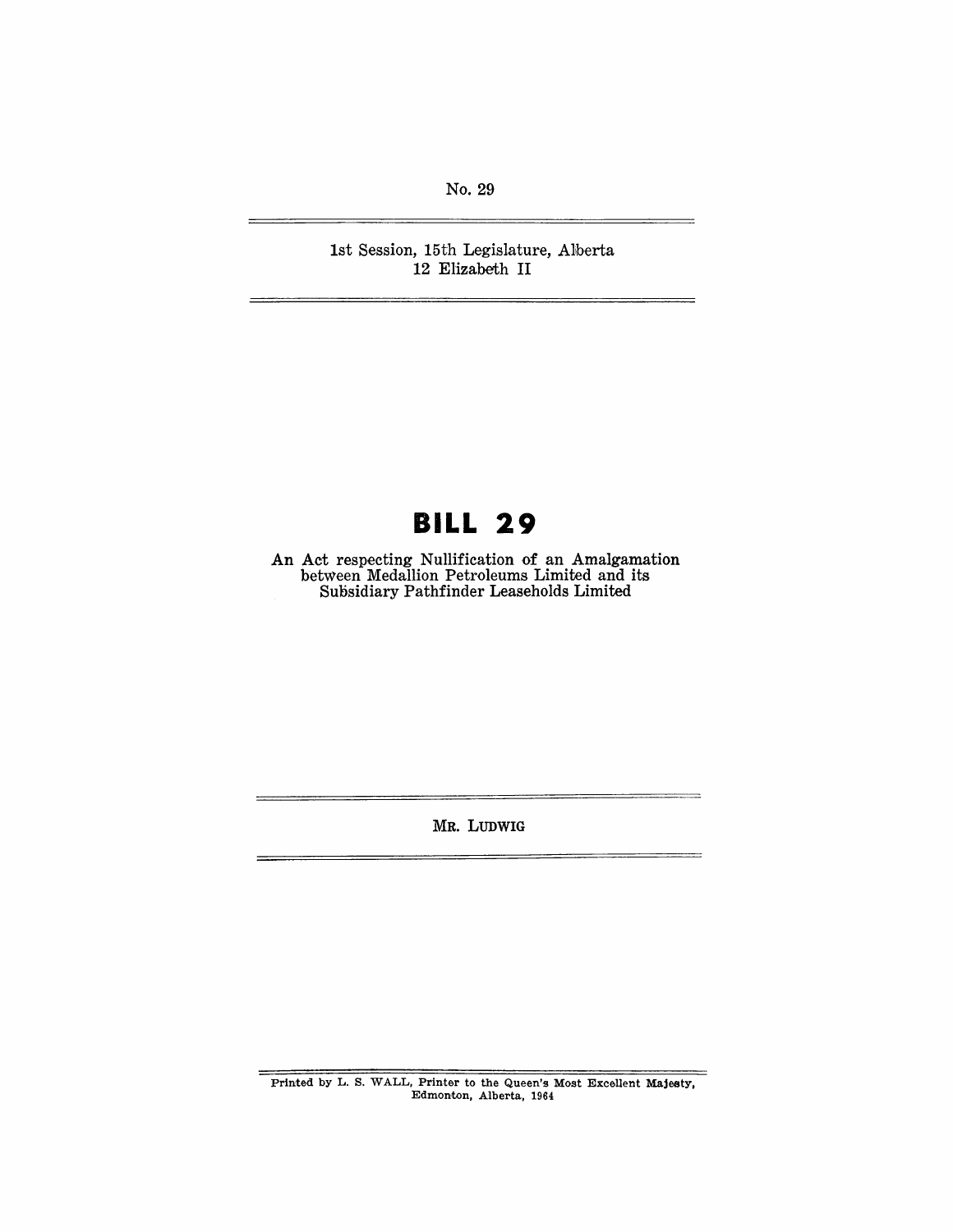## **BILL**

#### No. 29 of 1964

#### An Act respecting Nullification of an Amalgamation between Medallion Petroleums Limited and its Subsidiary Pathfinder Leaseholds Limited

#### *(Assented to* , 1964)

Preamble

WHEREAS the petitioners Medallion Petroleums Limited and its wholly owned subsidiary, Pathfinder Leaseholds Limited were amalgamated under *The Companies Act,*  pursuant to an order of the court made and entered on the 25th day of February, 1960; and

WHEREAS by order of the court made and entered on the 16th day of January, 1961, the order of the 25th day of February, 1960, was declared to be and have been void for all purposes as though the same had never been made or entered; and

WHEREAS questions have arisen concerning the effect of these orders; and

WHEREAS the petitioners have prayed for an Act declaring that Medallion Petroleums Limited and Pathfinder Leaseholds Limited are not and never have been amalgamated; and

WHEREAS it is expedient to grant the prayer of the petition:

THEREFORE, Her Majesty, by and with the advice and consent of the Legislative Assembly of the Province of Alberta, enacts as follows:

Declaration of nullifi-cation

1. It is hereby declared that Medallion Petroleums Limited and Pathfinder Leaseholds Limited are not and never have been amalgamated.

Effect of declaration

2. All acts and proceedings done subsequent to the order made and entered on the twenty-fifth day of February, 1960, which might except for this Act, be considered to be the acts and proceedings of the amalgamated company

- (a) shall with respect to acts and proceedings concerning the assets and liabilities of Pathfinder Leaseholds Limited, as they existed prior to that date, be deemed to be the acts and proceedings of Pathfinder Leaseholds Limited, and
- $(b)$  shall with respect to all other acts and proceedings, be deemed to be the acts and proceedings of Medallion Petroleums Limited.

Commencement of Act

3. This Act comes into force on the day upon which it is assented to.